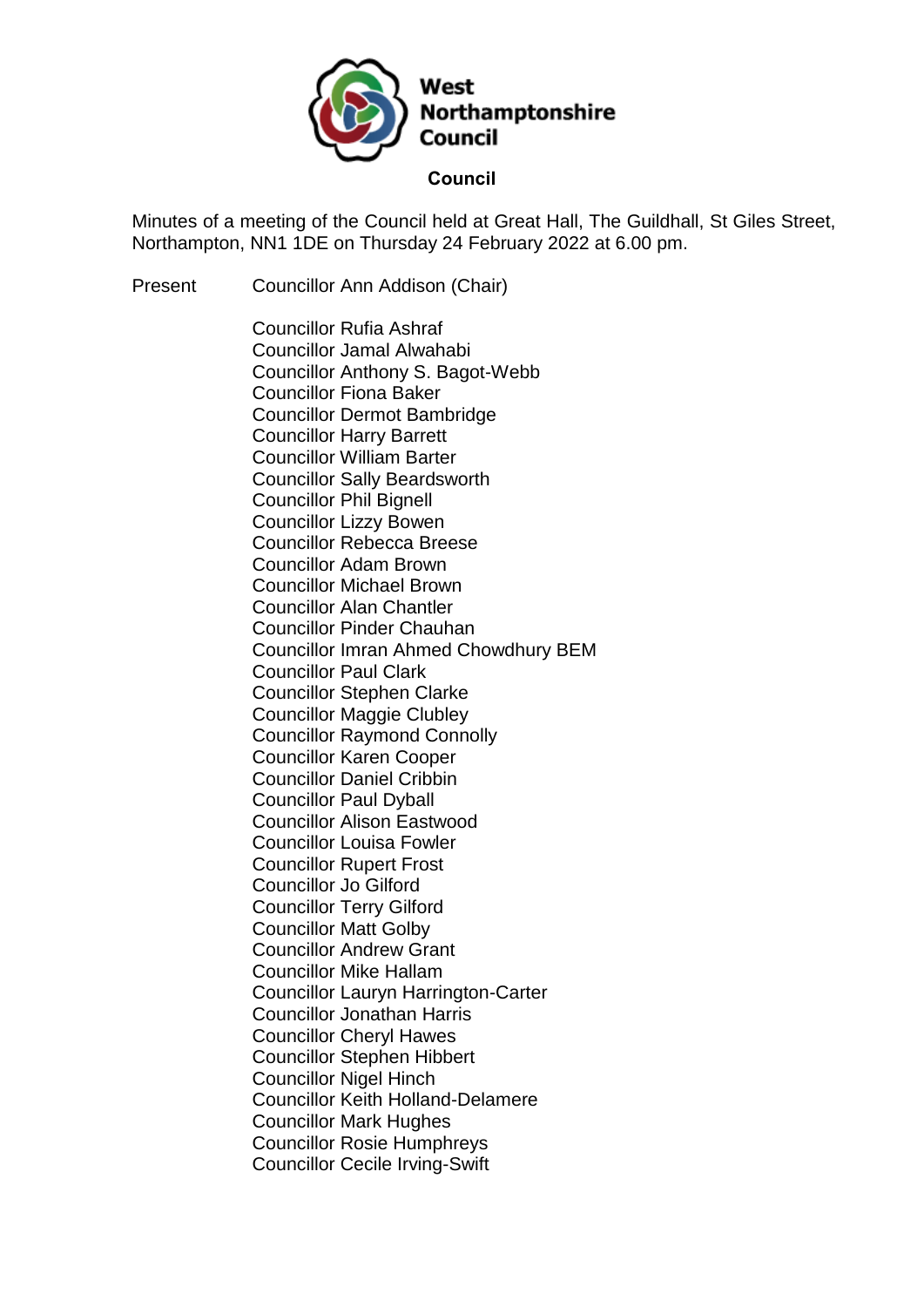Councillor David James Councillor Koulla Jolley Councillor Andrew Kilbride Councillor Anna King Councillor Jamie Lane Councillor Phil Larratt Councillor Daniel Lister Councillor Malcolm Longley Councillor Greg Lunn Councillor Charles Manners Councillor Peter Matten Councillor Ian McCord Councillor Dennis Meredith Councillor Charles Morton Councillor Jonathan Nunn Councillor Kevin Parker Councillor Suresh Patel Councillor Ken Pritchard Councillor Bob Purser Councillor Wendy Randall Councillor Emma Roberts Councillor Jake Roberts Councillor Sam Rumens Councillor Cathrine Russell Councillor Brian Sargeant Councillor Sue Sharps Councillor John Shephard Councillor David Smith Councillor Zoe Smith Councillor Richard Solesbury-Timms Councillor Laura Stevenson Councillor Danielle Stone Councillor Nick Sturges-Alex Councillor Walter Tarasiewicz Councillor Mike Warren

| Apologies | <b>Councillor Andre Gonzalez De Savage</b> |
|-----------|--------------------------------------------|
| for       | <b>Councillor Azizur Rahman</b>            |
| Absence:  | <b>Councillor Muna Cali</b>                |
|           | <b>Councillor Fiona Cole</b>               |
|           | <b>Councillor Julie Davenport</b>          |
|           | <b>Councillor Janice Duffy</b>             |
|           | <b>Councillor Gareth Eales</b>             |
|           | <b>Councillor Terrie Eales</b>             |
|           | <b>Councillor Penelope Flavell</b>         |
|           | <b>Councillor Enam Haque</b>               |
|           | <b>Councillor Rosie Herring</b>            |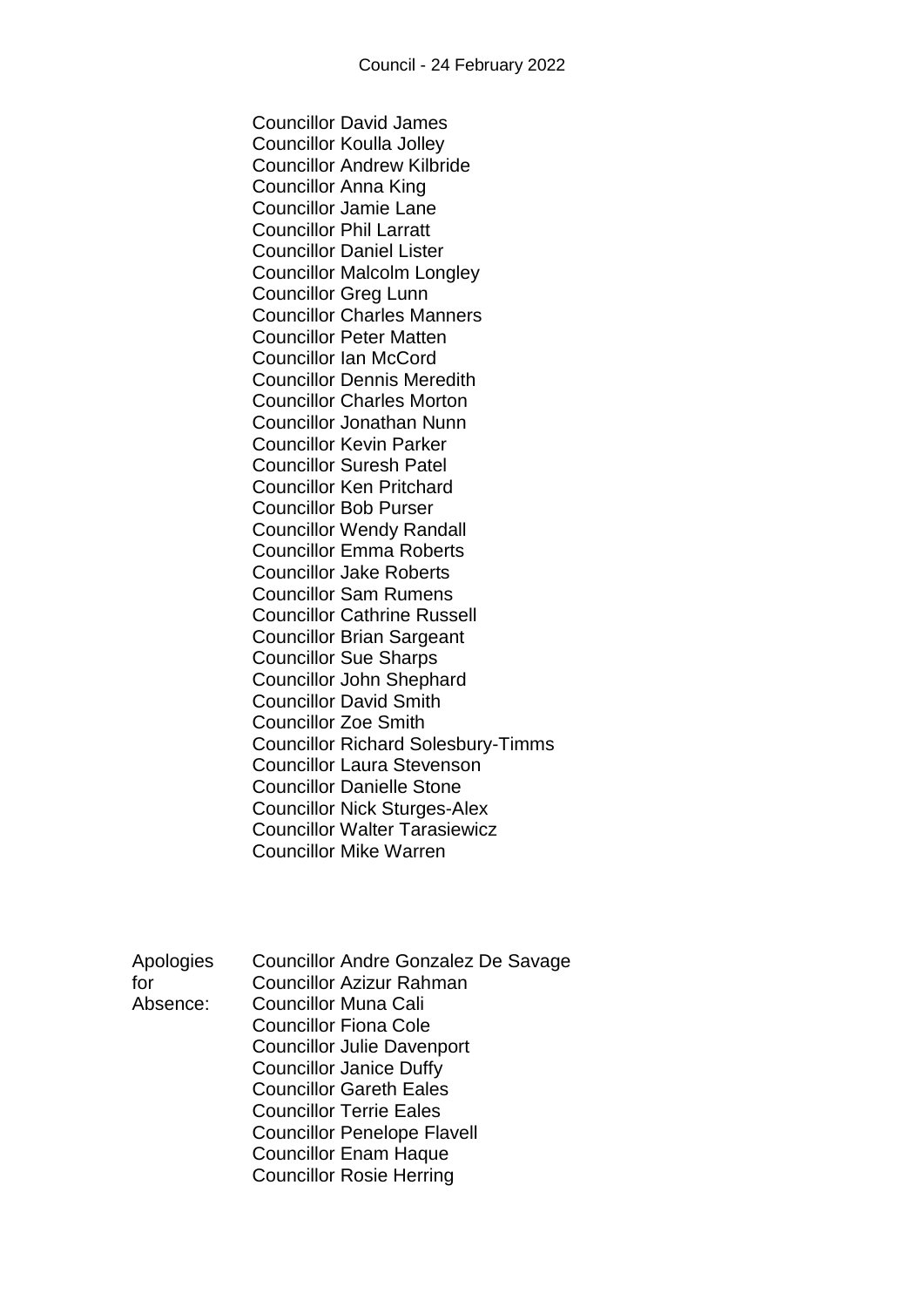Councillor James Hill Councillor Paul Joyce Councillor Colin Morgan Councillor Lisa Samiotis Councillor Winston Strachan

**Officers** 

#### 1. **Apologies for Absence**

Apologies for absence were received from Councillors Aziz, Cali, Davenport, Duffy, G Eales, Gonzalez de Savage, Herring, Hill, Joyce, Samiotis, Haque, Morgan, and Strachan. Councillor M Brown would be arriving late.

#### 2. **Declarations of Interest**

None.

#### 3. **Minutes of Council**

The minutes of Council held on 2<sup>nd</sup> December 2021 were agreed and signed by the Chairman.

#### 4. **Chairman's Announcements**

There were no Chairman's Announcements on this occasion.

#### 5. **Public Participation**

Jane Wood of Climate Action West Northamptonshire addressed Council and asked how the outcomes from the October 2021 Climate mini summit had been progressed, and also asked how the consultation had fed into and influenced the 2022-23 budget. Regarding the investment policy, she asked what progress had been made towards developing and implementing an ethical and responsible investment policy. A new study showed that big oil companies' decarbonisation strategies were dominated by pledges rather than concrete actions. She noted that in July 2021, the Cabinet agreed to a proposal made by the Environment Task and Finish Group to procure 100% green energy for its property portfolio, with effect from October 2021 or as soon as possible thereafter, also including an increase of £50,000 in the 2022-23 budget. She asked if this had been included, if so, how it was being spent.

Ken Ritchie addressed Council and stated that when responding to the budget consultation, it was difficult to take a view with the information provided. He stated that research carried out by the LGA predicted over 1 million new jobs in the low carbon and renewable energy sectors, making them sectors with the greatest potential for growth. Mr Ritchie stated that he could not see anything in the budget that would give West Northamptonshire an edge or any funds to train local entrepreneurs who wanted to develop their own green enterprises.

Kate Simpson, Chair of Northampton's Trade Unionist and Socialist Coalition, addressed Council and noted that less than one third of West Northamptonshire's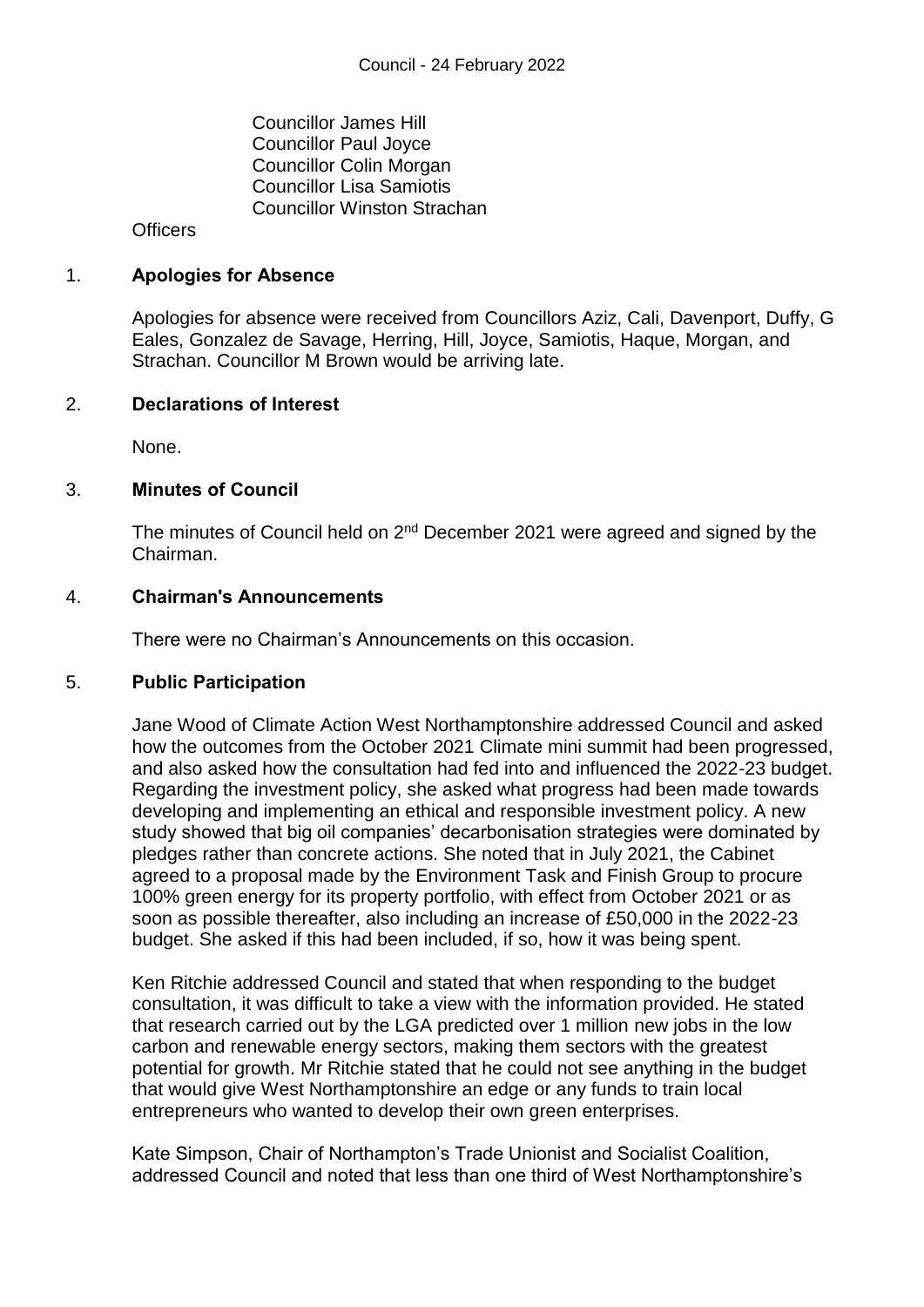residents voted in the last local election; she believed this was due to anger and disillusionment because residents knew they would be facing cuts, increased council tax and fees, regardless of who they voted for. She welcomed the Council's use of its reserves and the lack of cuts in the budget but stated that this was only because there was nothing left to cut. Ms Simpson implored Council to bring back services that had been cut over the last few years, including libraries, after school clubs, childcare services, elderly respite and domestic violence support. She asked that the Council give consideration to the Zero Cuts People's Budget complied by working class people from West Northamptonshire, including several low paid essential workers, students, and people with disabilities.

# 6. **Final Budget 2022-23 and Medium Term Financial Plan**

Councillor Longley submitted a report which sought approval for the final budget 2022-23 and Medium-Term Financial Plan for West Northamptonshire Council. The report incorporated feedback from the budget consultation, relevant public consultations, and the scrutiny process. He gave his thanks to staff who had contributed to the budget and highlighted the salient points within the report:

- The first year of West Northamptonshire Council had been a year of discovery. The latest forecast for 2021-22 suggested there would be a small underspend.
- The £5m contingency would be maintained.
- He believed the budget setting process had been as open as it could be.
- The Council was mandated to harmonise Council Tax within three years.
- The next budget for the Council was £342.32m (excluding Dedicated Schools Grant).
- This included allowance for increased demand on service and payment of all staff above the foundation living wage to £10 per hour.
- Capital investment would be available for proposals that could reduce revenue expenditure.
- He summarised the key points of the budget for each council service.

Councillor Rumens seconded the report and commented that the Council was in a difficult position, but it was working on generating additional funds through transformation; this was the best thing to be done to improve the lives of residents.

Councillor Stone proposed and amendment to the budget, which had been tabled prior to the meeting. She noted that CIPFA, FSA and the LGA recommended reserves of 5%; 10% was prudent given the current circumstances. The amendments proposed by the Labour Group would alleviate hardship, grow community resilience and provide the Council with a platform for growth and ensure the wellbeing of communities.

Councillor Barrett seconded the amendment and highlighted the prevalence of food bank use both nationally and locally. He noted that the Council had the resources to end the need for food banks in the town and lamented the reliance of the voluntary sector to help those most in need.

Members debated the amendments. At the conclusion of the debate, there voted for the amendments: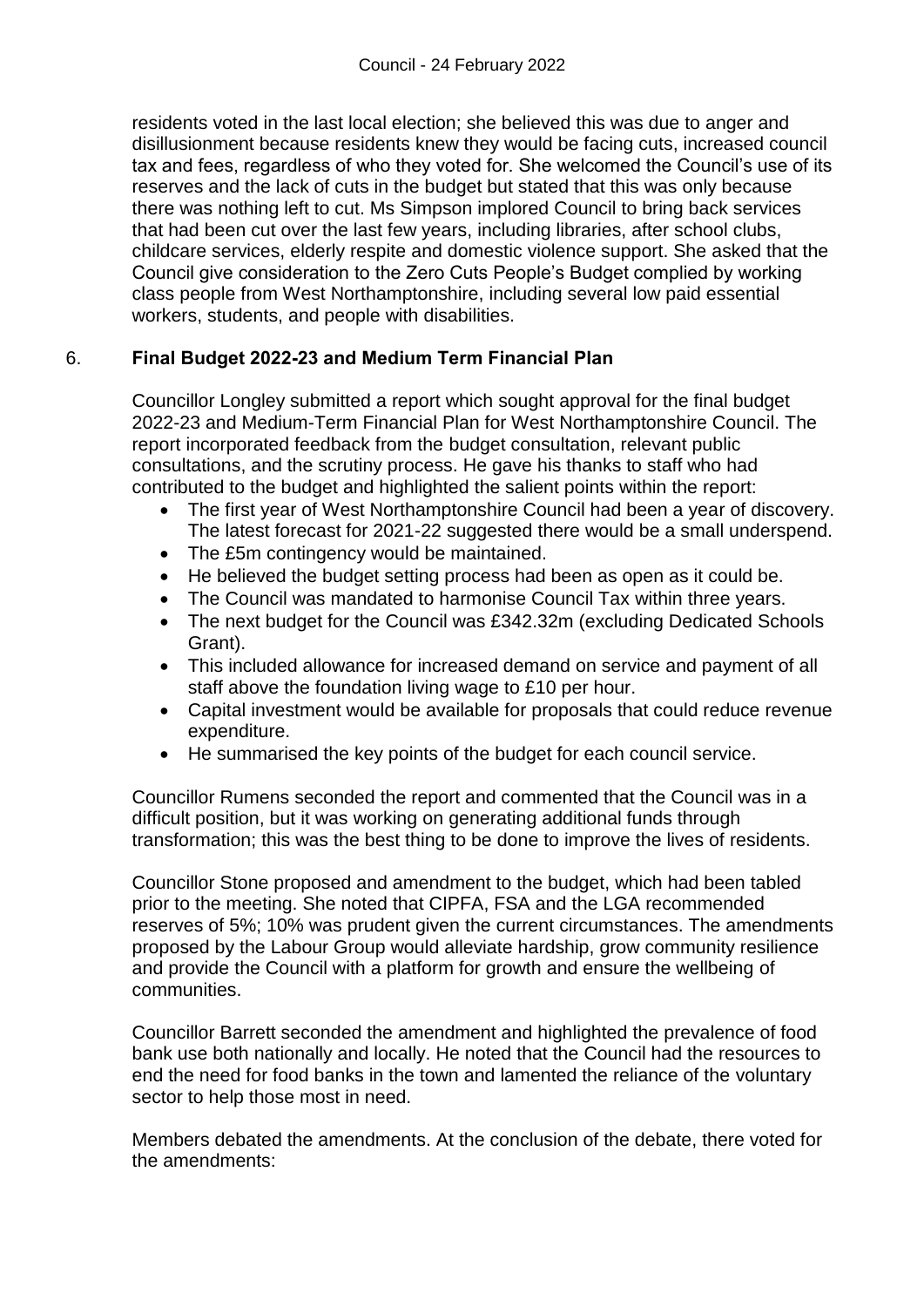Councillors Alwahabi, Ashraf, Baker, Barrett, Beardsworth, Harris, Holland-Delamere, Humphreys, Jolley, Meredith, Purser, Randall, E Roberts, J Roberts, Sharps, Z Smith, Stone, Tarasiewicz.

There voted against the amendments:

Councillors Bagot-Webb, Bambridge, Barter, Bignell, Bowen, Breese, A Brown, Chantler, Chauhan, Clarke, Clubley, Connolly, Cooper, Cribbin, Dyball, Eastwood, Fowler, Frost, J Gilford, T Gilford, Golby, Grant, Hallam, Harrington-Carter, Hawes, Hibbert, Hinch, Hughes, Irving-Swift, James, Kilbride, King, Lane, Larratt, Lister, Longley, Lunn, Matten, McCord, Morton, Nunn, Parker, Patel, Pritchard, Rumens, Russell, Shephard, D Smith, Solesbury-Timms, Stevenson, Sturges-Alex, Warren.

There abstained:

The Chairman Councillor Addison, Councillor Manners.

The amendment was lost.

Councillor Harris proposed and an amendment to the budget, which had been tabled prior to the meeting. Proposed were increased investment to Children's Services, funds for proper development of early action around climate initiatives, and for climate standards training. Reorganisation of the Transformation Team was also proposed. The amendment also included the proposal that the Council become an accredited White Ribbon Organisation and to further develop community-based programmes in the prevention of violence against women and girls, funded by requesting that HS2 pay for at least 50% of the cost of the proposed HS2 Warden. Also included was the freezing of country park charging for 12 months to pilot the effects of shorter-term parking terms.

Councillor Beardsworth seconded the amendment and highlighted the importance of increased spending on Children's Services. Extra spending and training around climate change were also essential.

Members debated the amendments. At the conclusion of the debate, there voted for the amendment:

Councillors Alwahabi, Ashraf, Barrett, Beardsworth, Harris, Holland-Delamere, Humphreys, Jolley, Meredith, Purser, Randall, E Roberts, Russell, Sharps, Z Smith, Stone, Tarasiewicz.

There voted against the amendment:

Councillors Bagot-Webb, Baker, Bambridge, Barter, Bignell, Bowen, Breese, A Brown, Chantler, Chauhan, Chowdhury, Clark, Clarke, Clubley, Connolly, Cooper, Cribbin, Dyball, Eastwood, Fowler, Frost, J Gilford, T Gilford, Golby, Grant, Hallam, Harrington-Carter, Hawes, Hibbert, Hinch, Hughes, Irving-Swift, James, Kilbride, King, Lane, Larratt, Lister, Longley, Manners, Matten, Morton, Nunn, Parker, Patel, Pritchard, J Roberts, Rumens, Sargeant, Shephard, D Smith, Solesbury-Timms, Stevenson, Sturges-Alex, Warren.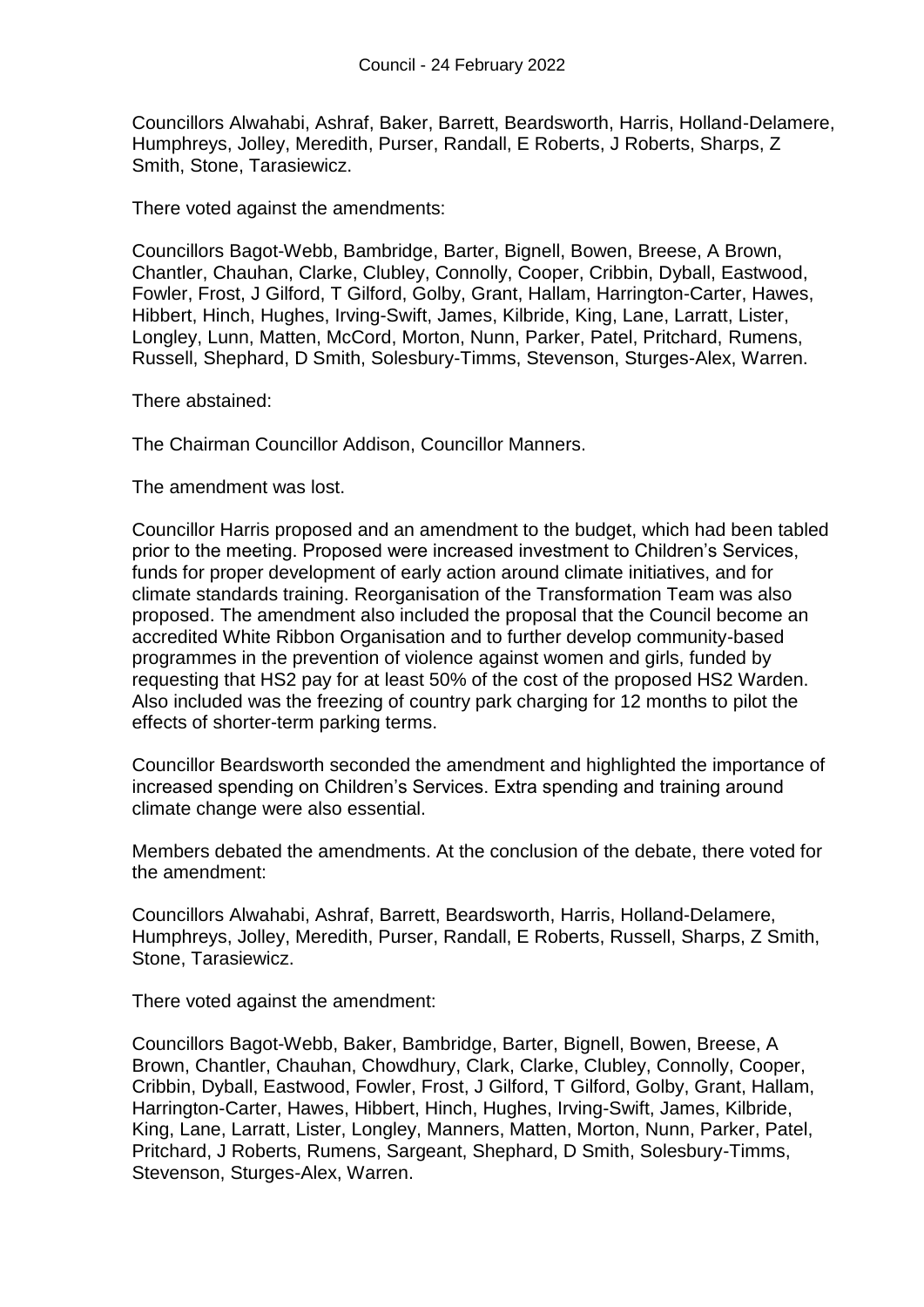There abstained:

The Chairman Councillor Addison, Councillor McCord.

The amendment was lost.

Councillor McCord proposed and an amendment to the budget, which had been tabled prior to the meeting. He stated that getting rid of the charge for garden waste collection was the right thing to do; there was no need to double-charge residents for what was a core service.

Councillor Sharps seconded the amendment.

Members debated the amendments. At the conclusion of the debate, there voted for the amendments:

Councillors Alwahabi, Ashraf, Barrett, Beardsworth, Cooper, Harrington-Carter, Harris, Holland-Delamere, Humphreys, Jolley, McCord, Meredith, Pritchard, Purser, Randall, E Roberts, Russell, Sharps, Z Smith, Tarasiewicz

There voted against the amendments:

Councillors Bagot-Webb, Baker, Barter, Bignell, Bowen, Breese, A Brown, Chantler, Chauhan, Chowdhury, Clark, Clarke, Connolly, Dyball, Eastwood, J Gilford, T Gilford, Golby, Grant, Hallam, Haque, Hawes, Hibbert, Hinch, Hughes, Irving-Swift, James, Kilbride, King, Lane, Larratt, Lister, Longley, Lunn, Manners, Matten, Morton, Nunn, Parker, Patel, J Roberts, Rumens, Sargeant, Shephard, D Smith, Solesbury-Timms, Stevenson Stone, Warren.

There abstained:

The Chairman Councillor Addison, Councillors Bambridge, Clubley, Fowler, Frost.

The amendment was lost.

Council debated the recommendations contained within the report. The following points were raised during the debate:

- The Council should not increase council tax without improving services and meeting the needs of residents.
- The Council should be better funded by the Government.
- The budget should align with the ambition to be an excellent council, including its ambition to tackle poverty and climate change.
- Residents were being affected by the rising cost of living and found it difficult to access the hardship fund.
- The Council should not maintain reserves at such high levels if those funds could be used for service provision.
- Commitments to tackle the Council's carbon footprint would cost tens of millions of pounds.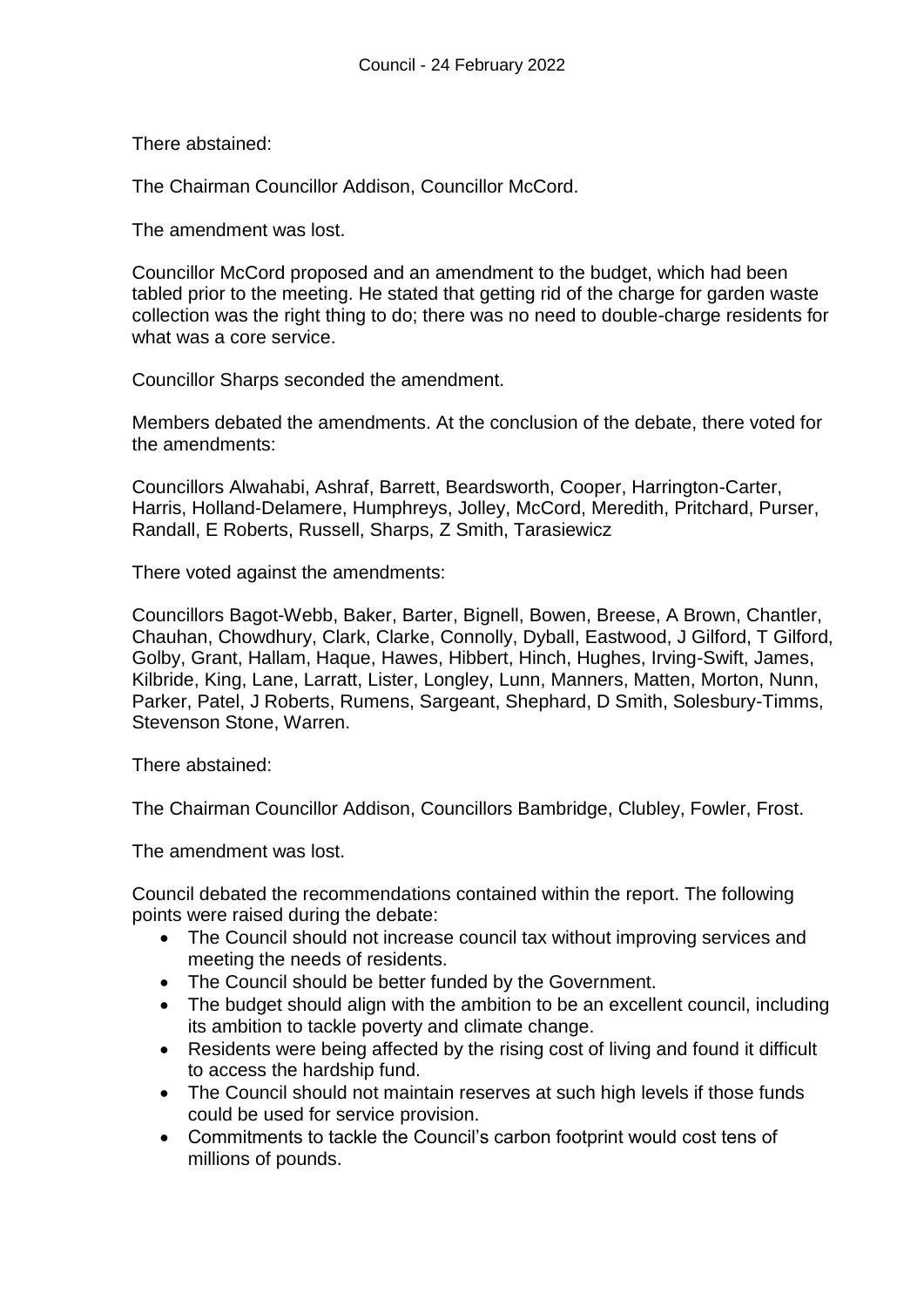Further investment in housing, homelessness prevention and staff was welcomed.

There voted for the recommendations:

The Chairman Councillor Addison, Councillors Bagot-Webb, Baker, Bambridge, Barter, Bignell, Bowen, Breese, A Brown, Chantler, Chauhan, Chowdhury, Clark, Clarke, Clubley, Connolly, Cooper, Cribbin, Dyball, Eastwood, Fowler, Frost, J Gilford, T Gilford, Golby, Grant, Hallam, Harrington-Carter, Hawes, Hibbert, Hinch, Hughes Irving-Swift, D James, Kilbride, King, Lane, Larratt, Lister, Longley, Lunn, Manners, Morton, Nunn Parker, Patel, Pritchard, J Roberts, Rumens, Sargeant, Sharps, Shephard, D Smith, Solesbury-Timms, Stevenson, Sturges-Alex, Warren.

There voted against the recommendations:

Councillors Alwahabi, Ashraf, Barrett, Beardsworth, Harris, Holland-Delamere, Humphreys, Jolley, McCord, Meredith, Purser, Randall, E Roberts, Russell, Z Smith, Stone, Tarasiewicz.

There abstained:

Councillor McCord.

# **RESOLVED:**

Council:

- a) Approved the 2022-23 Budget for West Northamptonshire set out in the report, as recommended by Cabinet at the meeting held on 15 February 2022, including
	- i. an estimated net revenue budget of £753.490m (£342.318m excluding Dedicated Schools Grant) as set out in Appendix A.
	- ii. an average Band D Council tax of £1,613.23 for West Northamptonshire Council, which represents an increase of 2.99%. (1.99% increase in 'core' Council Tax and 1% Adult Social Care Precept).
	- iii. Noting the Council Tax rebate of £150.00 for all Band A-D Council Tax payers and a further discretionary amount of funding for properties in Bands E-H. The details of this scheme are yet to emerge and more information will be provided once it is available.
	- iv. Noting the balance of the WNC Council Tax hardship fund and encouraging residents to apply for such funding if they are facing financial hardship.
	- v. Fees and Charges schedule as detailed in Appendix D
	- vi. dedicated schools grant budget of £411.2m as detailed in Appendix E
	- vii. the Capital Strategy as set out at paragraphs 6.118-6.136 and Appendix F1, and Capital Programme as set out in Appendix F2.
	- viii. adoption of the changes to the 2021-22 capital strategy and MRP policy as outlined in paragraph 6.127
	- ix. the Flexible Use of Capital Receipts Strategy set out in Appendix G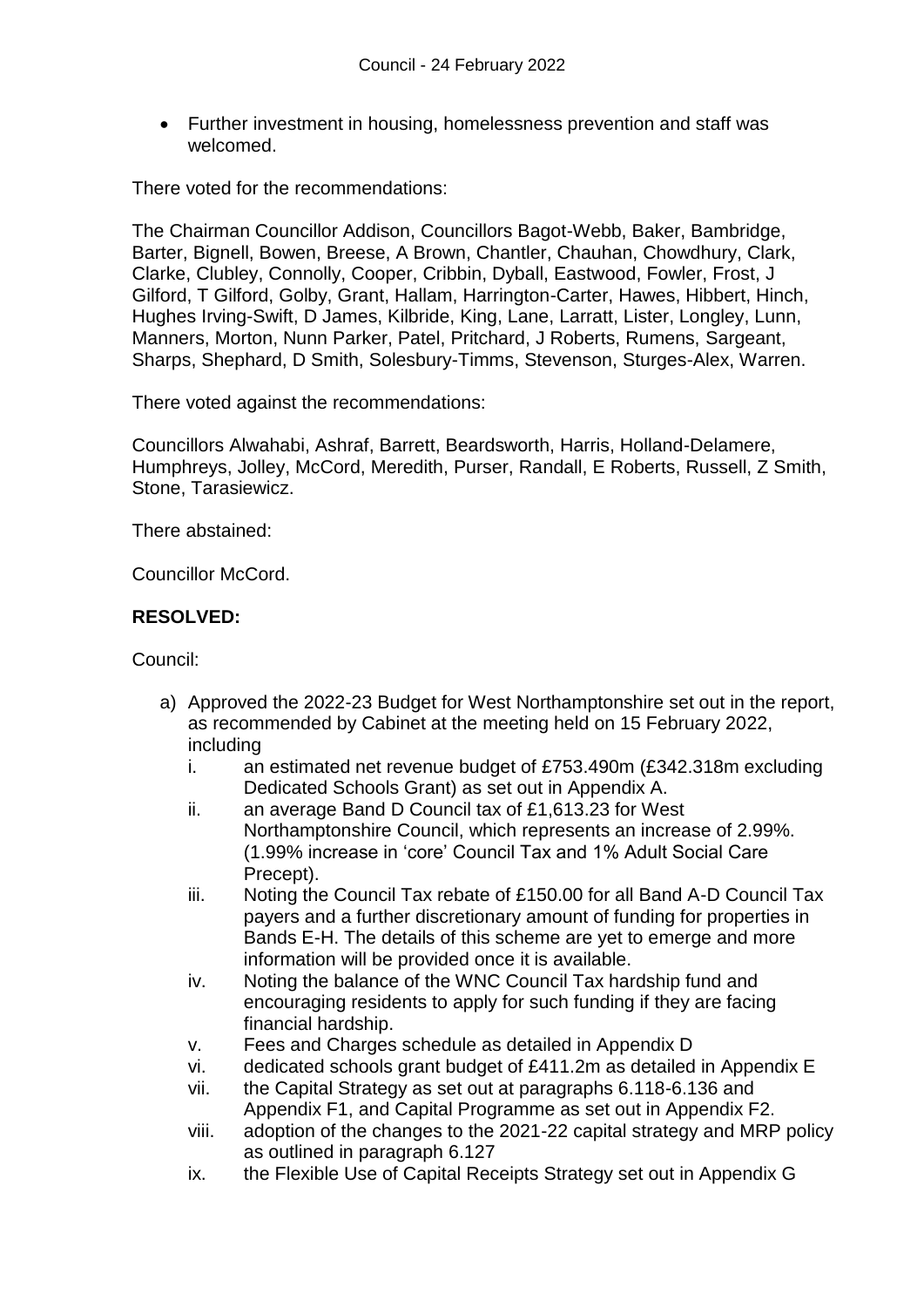- x. the Treasury Management Strategy set out in Appendix J
- xi. setting the authorised limits for borrowing as set out in the table at paragraph 6.143
- b) Approved the following further recommendations from the Cabinet to Full Council on 24 February 2022, to ensure that the revenue and capital budget and all associated financial policies can be delivered in a safe and legal manner from 1 April 2022 and also to ensure there is flexibility to manage the overall budget in the year:
	- i) Delegated authority to the Executive Director Finance to manage any variation in budget prior to the start of 2022-23 as a result of any unforeseen commitments; in consultation with the Finance Portfolio Holder.
	- ii) Delegated authority to the Executive Director Finance in consultation with the portfolio holder for Finance to amend the capital programme for 2022-23 going forward so that it accurately reflects issues such as slippage on current year projects that will need to be added to the programme, any amendments made to existing capital programmes, adjustments to accommodate any future use of capital receipts policy and for any other reason where the capital programme needs to be adjusted.
	- iii) Approved the review of reserves as summarised in the table contained at paragraph 6.105
	- iv) Delegated authority to the Executive Director Finance to employ earmarked reserves for the purposes they were set up for including the release of the risk reserve if required.
	- v) Delegated authority to the Executive Director Finance in consultation with the portfolio holder for finance to release the general contingency fund of £9.8m if required in the year.
	- vi) Delegated authority to the Executive Director Finance in consultation with the portfolio holder for Finance to amend Fees and Charges if required in 2022-23
	- vii) Delegated authority to the Executive Director Finance to finalise and agree all outstanding financial policies and strategies in order to ensure that the Council has the policies in place by 1 April 2022
- c) For the Dedicated Schools Grant (DSG):
	- i) Noted the allocations and planned usage of the DSG for 2022-23, and
	- ii) Following consultation with the Schools Forum, delegated authority to the Executive Director for Children's Services to determine the DSG 2022-23 schools funding formula, high needs funding arrangements and the Early Years Funding Formula in line with Department for Education guidance.
- d) Considered the Section 25 statement of the Chief Finance Officer detailed at paragraphs 7.1-7.42 of the report.
- e) Noted the consultation feedback on the budget in Appendix H
- f) Noted the feedback from the Overview and Scrutiny Committee in Appendix I
- g) Included provision in the budget for the minimum hourly rate to be increased above the Foundation Living Wage of £9.90 to £10.00 per hour for all Council staff recognising that the final award is subject to the collective bargaining with the recognised trade union representatives. It is recommended that the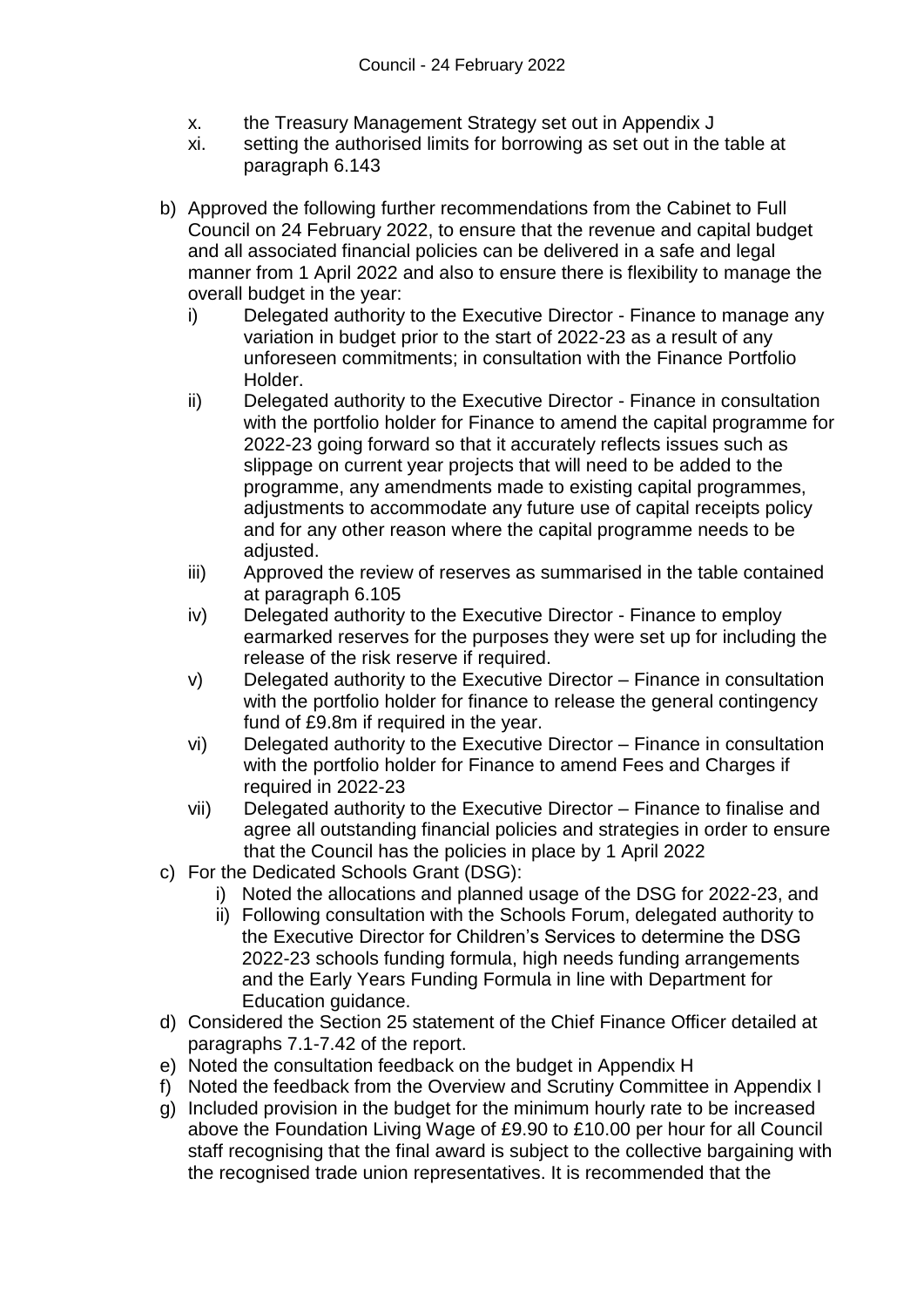additional costs are funded through the base budget contingency contained within the final budget proposals contained within this report.

### 7. **Housing Revenue Account Final Budget 2022-23 and Medium Term Financial Plan**

Councillor Longley presented a report which set out the Housing Revenue Account (HRA) Final Budget 2022-23 and Medium-Term Financial Plan for West Northamptonshire Council and sought Council's approval of the HRA revenue and capital budget 2022-23 and sought to set out the future years' projections to 2026-27.

Councillor A Brown seconded the report.

Council debated the recommendations contained within the report. The following points were raised during the debate:

- Increasing rents by 4.1% would have a serious impact on residents who were also facing increased fuel bills.
- It was acknowledged that the increase would allow for an increased investment in social housing.
- New social housing stock should be constructed to be as energy efficient as possible.
- The Labour Group had some concerns but would vote in favour of the Housing Revenue Account Final Budget.
- The proposed rent increase was not an easy decision, but assurance was given that residents in receipt of Universal Credit Housing Benefit would see that benefit rise in line with the increase.

There voted for the recommendations:

The Chairman Councillor Addison, Councillors Alwahabi, Bagot-Webb, Baker, Bambridge, Barrett, Barter, Bignell, Bowen, Breese, A Brown, Chantler, Chauhan, Chowdhury, Clark, Clarke, Clubley, Connolly, Cooper, Cribbin, Dyball, Eastwood, Fowler, Frost, J Gilford, T Gilford, Golby, Grant, Hallam, Harrington-Carter, Hawes, Hibbert, Hinch, Holland-Delamere, Hughes, Irving-Swift, James, Jolley, Kilbride, Lane, Larratt, Lister, Longley, Lunn, Manners, Matten McCord, Morton, Nunn Parker, Patel, Pritchard, Purser, Randall, E Roberts, J Roberts, Rumens, Russell, Sargeant, Sharps, Shephard, D Smith, Z Smith, Solesbury-Timms, Stevenson, Stone, Sturges-Alex, Tarasiewicz, Warren.

There voted against the recommendations:

Councillor Meredith.

There abstained:

Councillors Beardsworth, Harris, Humphreys.

# **RESOLVED:**

Council approved: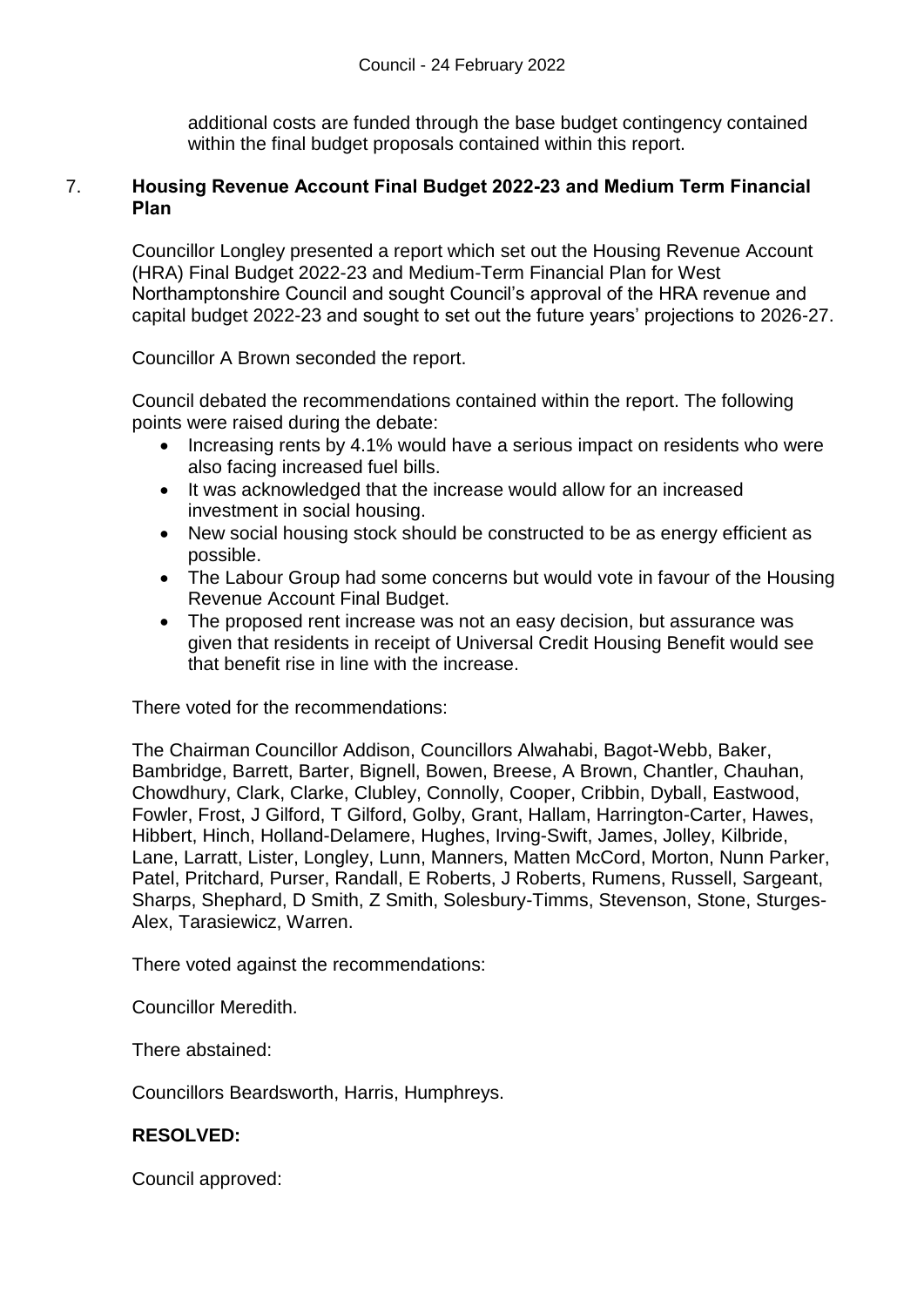- a) An average maximum rent increase of 4.1% per dwelling, in line with the legislation and the government's national rent standard, to take effect from 4th April 2022.
- b) The HRA budget for 2022-23 of £56m expenditure detailed in Appendix 1.
- c) The HRA capital programme for 2022-23, including future year estimated commitments, and proposed sources of finance, as set out in Appendix 2.
- d) The proposed service charges listed in Appendix 3.
- e) The Total Fees proposed for NPH to deliver the services in scope for 2022-23 detailed in Appendix 4.

# 8. **2022-23 Council Tax Calculations and Council Tax Resolution**

Councillor Longley presented a report which detailed the calculations for the amounts of Council Tax for West Northamptonshire Council for the financial year 2022-2023.

Councillor Rumens seconded the report.

Council debated the recommendations contained within the report. The following points were raised during the debate:

- The question of how the hardship fund was publicised was raised, so take-up could be improved.
- The Labour Group would not support this item.
- Concern was expressed about the impact of council tax harmonisation on Daventry residents.

There voted for the recommendations:

The Chairman Councillor Addison, Councillors Bagot-Webb, Baker, Bambridge, Barter, Bignell, Breese, A Brown, Chantler, Chauhan, Chowdhury, Clark, Clarke, Clubley, Connolly, Cooper, Cribbin, Dyball, Eastwood, Fowler, Frost, J Gilford, T Gilford, Golby, Grant, Hallam, Harrington-Carter, Hawes, Hibbert, Hinch, Hughes, Irving-Swift, James, Kilbride, Lane, Larratt, Lister, Longley, Lunn, Manners, Matten, Morton, Nunn, Parker, Patel, Pritchard, J Roberts, Sargeant, Sharps, Shephard, D Smith, Solesbury-Timms, Stevenson, Sturges-Alex, Warren.

There voted against the recommendations:

Councillors Alwahabi, Ashraf, Barrett, Beardsworth, Harris, Holland-Delamere, Humphreys, Jolley, Meredith, Purser, Randall, E Roberts, Russell, Z Smith, Stone, Tarasiewicz.

There abstained:

Councillor McCord.

#### **RESOLVED:**

Council: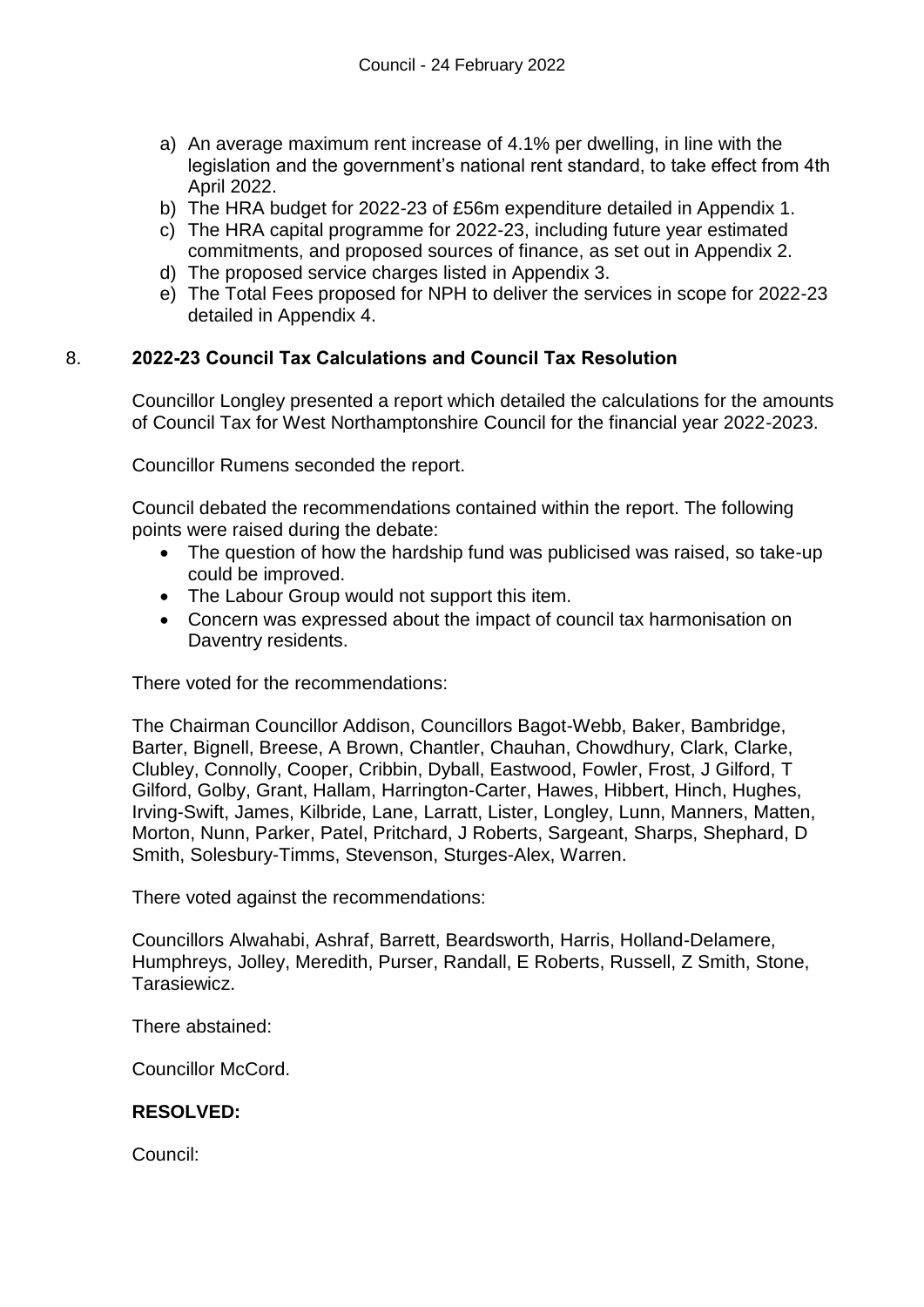- 1. Noted that the Cabinet agreed the Council Tax Base for 2022-2023 on 21 December 2021:
	- For the whole Council area as 139,604.04 (item T in the formula in Section 31B of the Local Government Finance Act 1991, as amended (the "Act") and;
	- For dwellings in those parts of its area to which a Parish Precept relates as shown in the attached Appendix B
- 2. Approved the Council Tax requirement for the Council's own purposes for 2022-2023 (excluding Parish Precepts but including Special Expenses) as £225,213,425
- 3. Approves the additional Council Tax Resolutions as set out in Appendix A of this report
- 4. Note that Northamptonshire Police, Fire and Crime Commissioner has issued precepts to the Council in accordance with Section 40 of the Local Government Finance Act 1992 for each category of dwelling in the Council's area as shown in the table at 6.4 below:
- 5. Approves that, in accordance with Sections 30 and 36 of the Local Government Finance Act 1992, hereby sets the amounts shown in Appendix D as the amounts of Council Tax for the year 2022-2023 for each part of its area and for each category of dwellings.
- 6. Notes Appendix E which sets out in detail how the charge is made up for each town and parish council area and by Council Tax band.
- 7. Note that the Council's basic amount of Council Tax for 2022-2023 is not deemed to be excessive in accordance with principles approved under Section 52ZB Local Government Finance Act 1992.

# 9. **Pay Policy Statement**

Councillor Hallam presented a report which is produced in accordance with the requirements of Section 38(1) of the Localism Act 2011. The Local Authority was required to update it annually and it sets out pay for the directly employed workforce (excluding schools).

Councillor Chauhan seconded the report.

Upon a vote, the recommendations contained within the report were agreed.

# **RESOLVED:**

Council approved the Pay Policy Statement for 2022-23.

# 10. **Future Appointment of External Auditor**

Councillor Longley presented a report which set out proposals for appointing an external auditor to the Council for the accounts for the five-year period from 2023/24.

Councillor Irving-Swift seconded the report.

Upon a vote, the recommendations contained within the report were agreed.